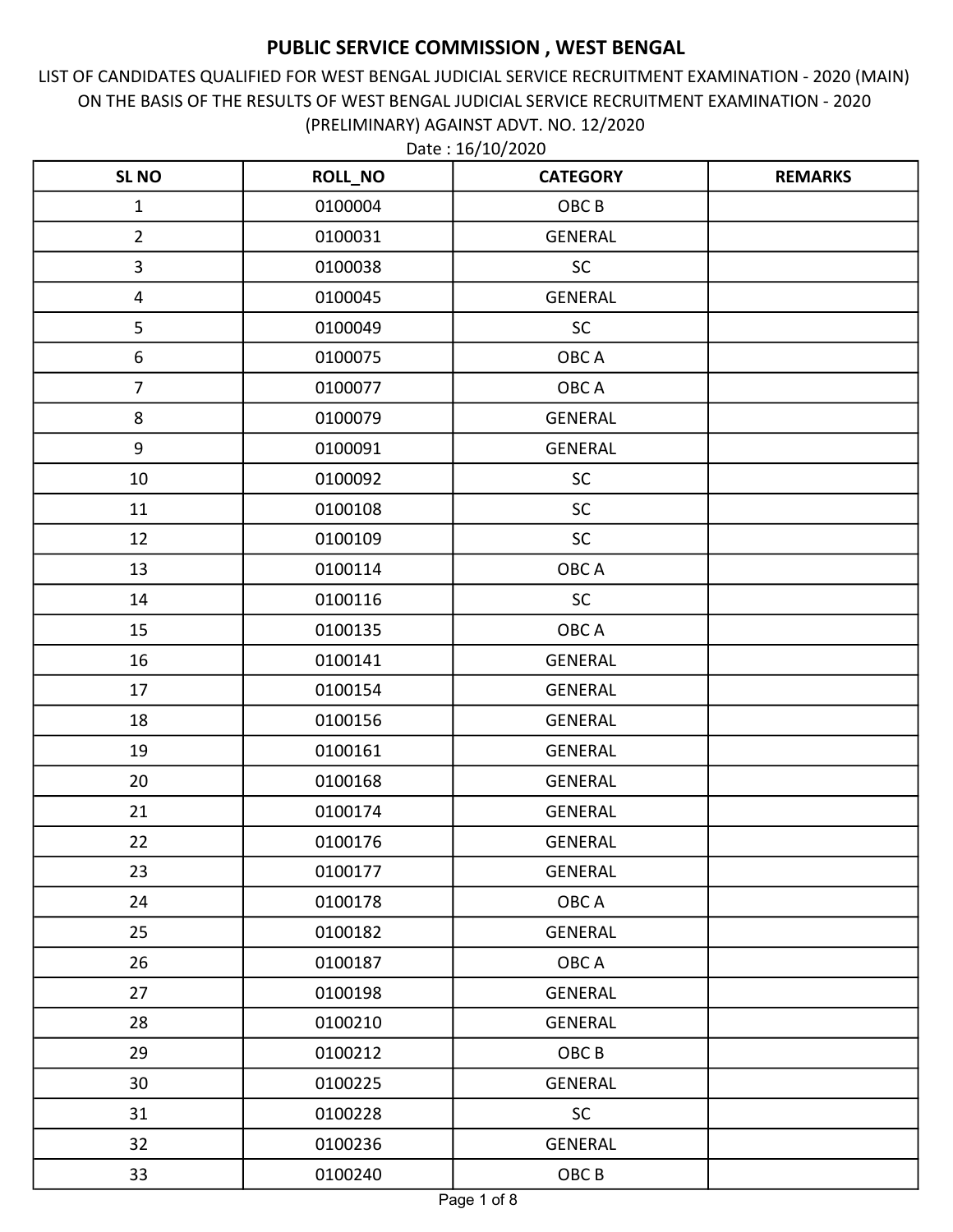LIST OF CANDIDATES QUALIFIED FOR WEST BENGAL JUDICIAL SERVICE RECRUITMENT EXAMINATION - 2020 (MAIN) ON THE BASIS OF THE RESULTS OF WEST BENGAL JUDICIAL SERVICE RECRUITMENT EXAMINATION - 2020 (PRELIMINARY) AGAINST ADVT. NO. 12/2020

| <b>SL NO</b> | <b>ROLL_NO</b> | <b>CATEGORY</b>  | <b>REMARKS</b> |
|--------------|----------------|------------------|----------------|
| 34           | 0100249        | <b>SC</b>        |                |
| 35           | 0100258        | <b>GENERAL</b>   |                |
| 36           | 0100285        | <b>GENERAL</b>   |                |
| 37           | 0100287        | OBC A            |                |
| 38           | 0100290        | <b>ST</b>        |                |
| 39           | 0100295        | <b>GENERAL</b>   |                |
| 40           | 0100301        | <b>GENERAL</b>   |                |
| 41           | 0100304        | <b>GENERAL</b>   |                |
| 42           | 0100306        | SC               |                |
| 43           | 0100307        | <b>SC</b>        |                |
| 44           | 0100309        | <b>GENERAL</b>   |                |
| 45           | 0100324        | <b>GENERAL</b>   |                |
| 46           | 0100341        | <b>SC</b>        |                |
| 47           | 0100346        | <b>GENERAL</b>   |                |
| 48           | 0100353        | OBC <sub>B</sub> |                |
| 49           | 0100354        | <b>GENERAL</b>   |                |
| 50           | 0100363        | <b>SC</b>        |                |
| 51           | 0100387        | <b>GENERAL</b>   |                |
| 52           | 0100408        | <b>GENERAL</b>   |                |
| 53           | 0100414        | OBC A            |                |
| 54           | 0100433        | <b>GENERAL</b>   |                |
| 55           | 0100438        | OBC <sub>B</sub> |                |
| 56           | 0100439        | <b>SC</b>        |                |
| 57           | 0100442        | OBCB             |                |
| 58           | 0100443        | <b>GENERAL</b>   |                |
| 59           | 0100446        | <b>GENERAL</b>   |                |
| 60           | 0100450        | <b>GENERAL</b>   |                |
| 61           | 0100456        | <b>SC</b>        |                |
| 62           | 0100462        | OBC A            |                |
| 63           | 0100469        | <b>GENERAL</b>   |                |
| 64           | 0100472        | <b>GENERAL</b>   |                |
| 65           | 0100484        | OBC A            |                |
| 66           | 0100487        | <b>ST</b>        |                |
| 67           | 0100489        | OBC A            |                |
| 68           | 0100491        | <b>GENERAL</b>   |                |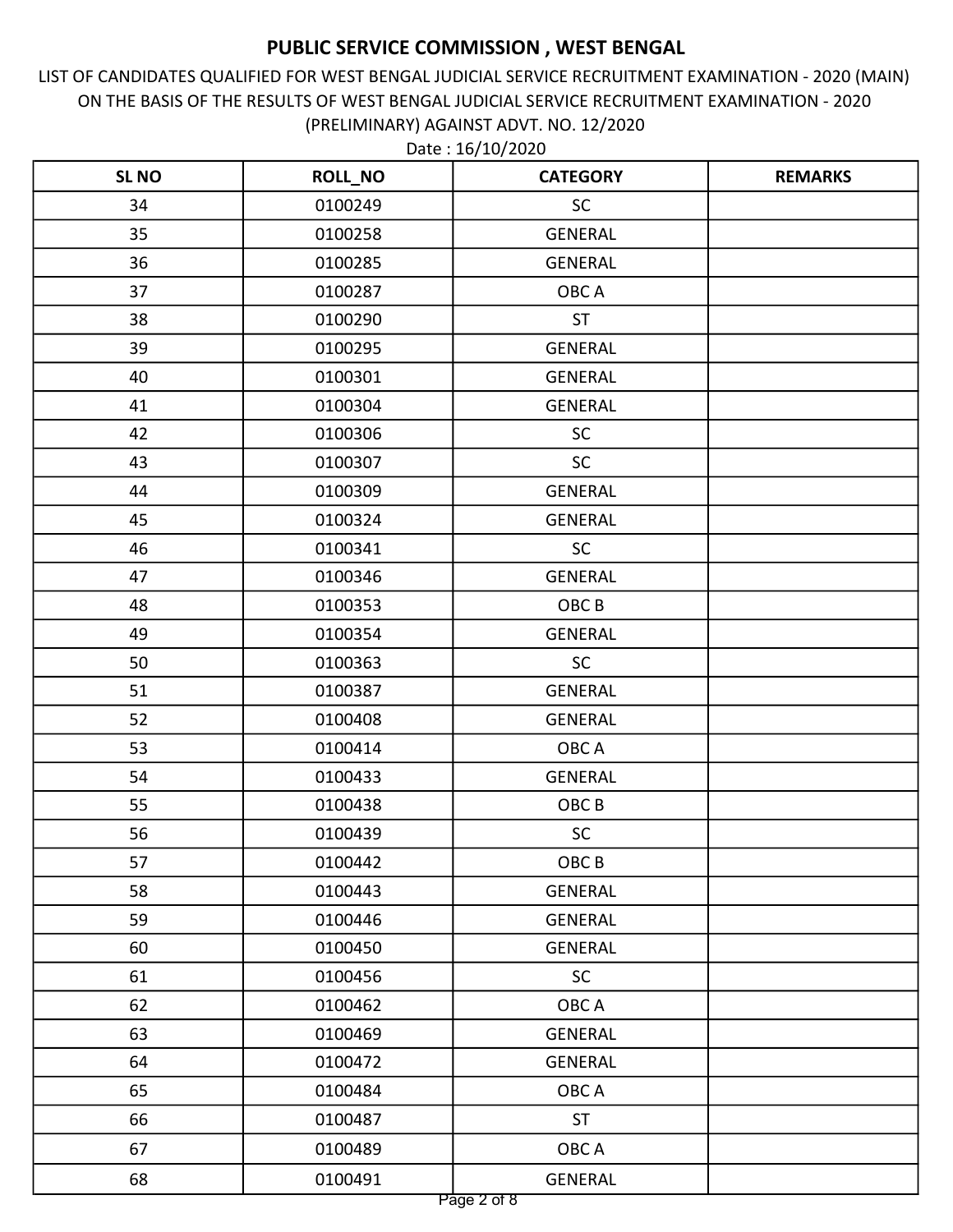LIST OF CANDIDATES QUALIFIED FOR WEST BENGAL JUDICIAL SERVICE RECRUITMENT EXAMINATION - 2020 (MAIN) ON THE BASIS OF THE RESULTS OF WEST BENGAL JUDICIAL SERVICE RECRUITMENT EXAMINATION - 2020 (PRELIMINARY) AGAINST ADVT. NO. 12/2020

| <b>SL NO</b> | <b>ROLL_NO</b> | <b>CATEGORY</b>  | <b>REMARKS</b> |
|--------------|----------------|------------------|----------------|
| 69           | 0100494        | <b>GENERAL</b>   |                |
| 70           | 0100511        | <b>GENERAL</b>   |                |
| 71           | 0100512        | <b>GENERAL</b>   |                |
| 72           | 0100519        | <b>GENERAL</b>   |                |
| 73           | 0100525        | OBC <sub>B</sub> |                |
| 74           | 0100530        | <b>GENERAL</b>   |                |
| 75           | 0100533        | <b>GENERAL</b>   |                |
| 76           | 0100535        | OBC <sub>B</sub> |                |
| 77           | 0100541        | <b>GENERAL</b>   |                |
| 78           | 0100548        | OBC A            |                |
| 79           | 0100550        | <b>SC</b>        |                |
| 80           | 0100560        | <b>GENERAL</b>   |                |
| 81           | 0100577        | <b>GENERAL</b>   |                |
| 82           | 0100587        | <b>GENERAL</b>   |                |
| 83           | 0100594        | OBC <sub>B</sub> |                |
| 84           | 0100595        | <b>SC</b>        |                |
| 85           | 0100605        | <b>GENERAL</b>   |                |
| 86           | 0100606        | OBC A            |                |
| 87           | 0100614        | <b>GENERAL</b>   |                |
| 88           | 0100633        | <b>GENERAL</b>   |                |
| 89           | 0100649        | OBC <sub>B</sub> |                |
| 90           | 0100651        | <b>GENERAL</b>   |                |
| 91           | 0100694        | <b>GENERAL</b>   |                |
| 92           | 0100697        | <b>GENERAL</b>   |                |
| 93           | 0100702        | OBC <sub>B</sub> |                |
| 94           | 0100705        | OBC <sub>B</sub> |                |
| 95           | 0100711        | OBC <sub>B</sub> |                |
| 96           | 0100719        | OBC A            |                |
| 97           | 0100733        | <b>GENERAL</b>   |                |
| 98           | 0100734        | <b>GENERAL</b>   |                |
| 99           | 0100735        | <b>SC</b>        |                |
| 100          | 0100739        | <b>SC</b>        |                |
| 101          | 0100744        | <b>GENERAL</b>   |                |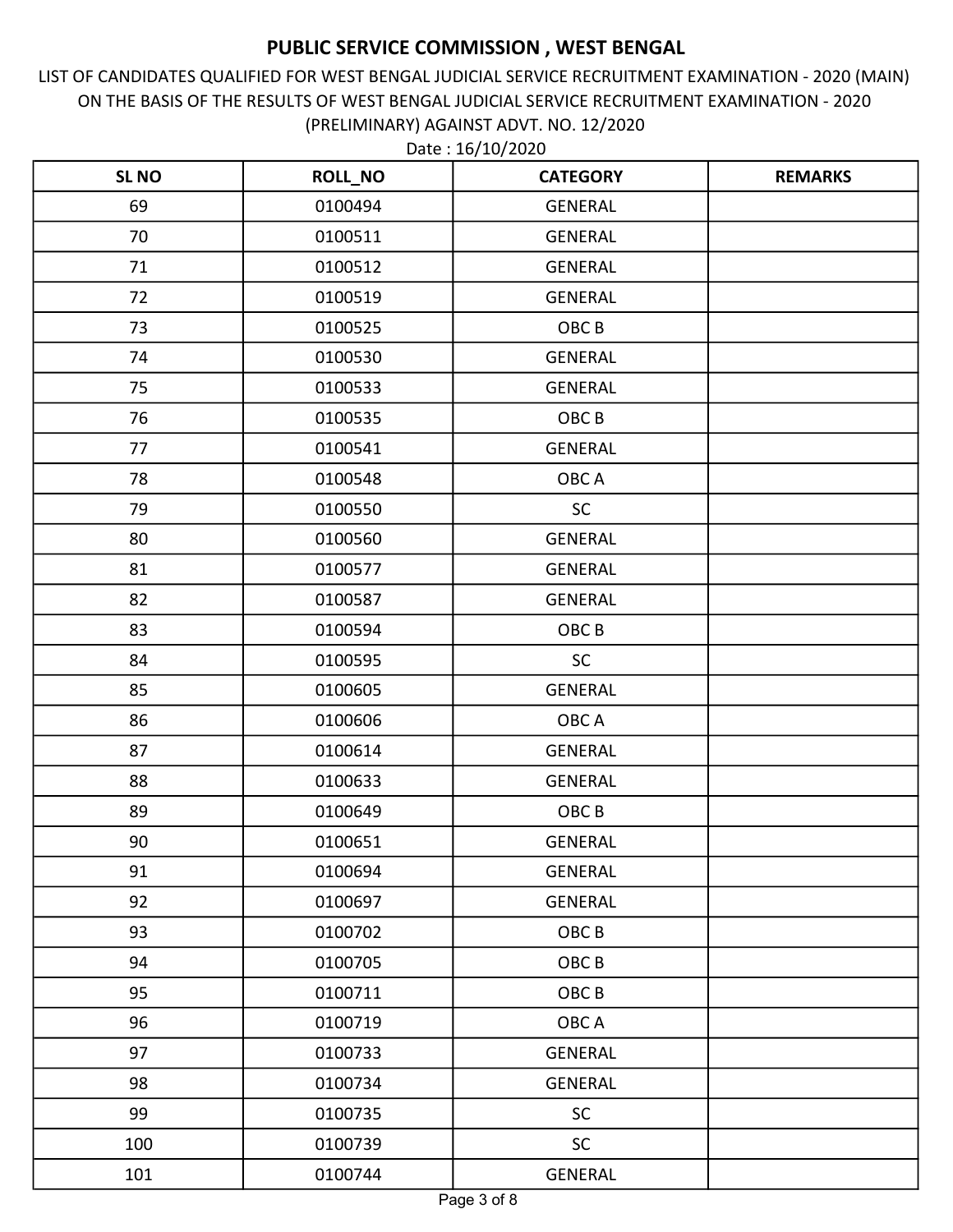LIST OF CANDIDATES QUALIFIED FOR WEST BENGAL JUDICIAL SERVICE RECRUITMENT EXAMINATION - 2020 (MAIN) ON THE BASIS OF THE RESULTS OF WEST BENGAL JUDICIAL SERVICE RECRUITMENT EXAMINATION - 2020 (PRELIMINARY) AGAINST ADVT. NO. 12/2020

| <b>SL NO</b> | <b>ROLL_NO</b> | <b>CATEGORY</b>  | <b>REMARKS</b> |
|--------------|----------------|------------------|----------------|
| 102          | 0100754        | OBC <sub>B</sub> |                |
| 103          | 0100774        | OBC A            |                |
| 104          | 0100775        | <b>GENERAL</b>   |                |
| 105          | 0100785        | OBC A            |                |
| 106          | 0100799        | <b>GENERAL</b>   |                |
| 107          | 0100801        | <b>GENERAL</b>   |                |
| 108          | 0100803        | OBC A            |                |
| 109          | 0100804        | <b>GENERAL</b>   |                |
| 110          | 0100820        | OBC <sub>B</sub> |                |
| 111          | 0100821        | <b>GENERAL</b>   |                |
| 112          | 0100824        | <b>GENERAL</b>   |                |
| 113          | 0100826        | <b>SC</b>        |                |
| 114          | 0100834        | OBC A            |                |
| 115          | 0100835        | <b>GENERAL</b>   |                |
| 116          | 0100837        | <b>SC</b>        |                |
| 117          | 0100838        | <b>GENERAL</b>   |                |
| 118          | 0100847        | OBC A            |                |
| 119          | 0100861        | <b>GENERAL</b>   |                |
| 120          | 0100876        | <b>GENERAL</b>   |                |
| 121          | 0100879        | OBC A            |                |
| 122          | 0100881        | OBC <sub>B</sub> |                |
| 123          | 0100882        | <b>GENERAL</b>   |                |
| 124          | 0100885        | SC               |                |
| 125          | 0100887        | <b>GENERAL</b>   |                |
| 126          | 0100890        | GENERAL          |                |
| 127          | 0100892        | <b>GENERAL</b>   |                |
| 128          | 0100898        | OBC A            |                |
| 129          | 0100910        | OBC <sub>B</sub> |                |
| 130          | 0100917        | GENERAL          |                |
| 131          | 0100921        | <b>GENERAL</b>   |                |
| 132          | 0100922        | <b>SC</b>        |                |
| 133          | 0100926        | <b>GENERAL</b>   |                |
| 134          | 0100944        | GENERAL          |                |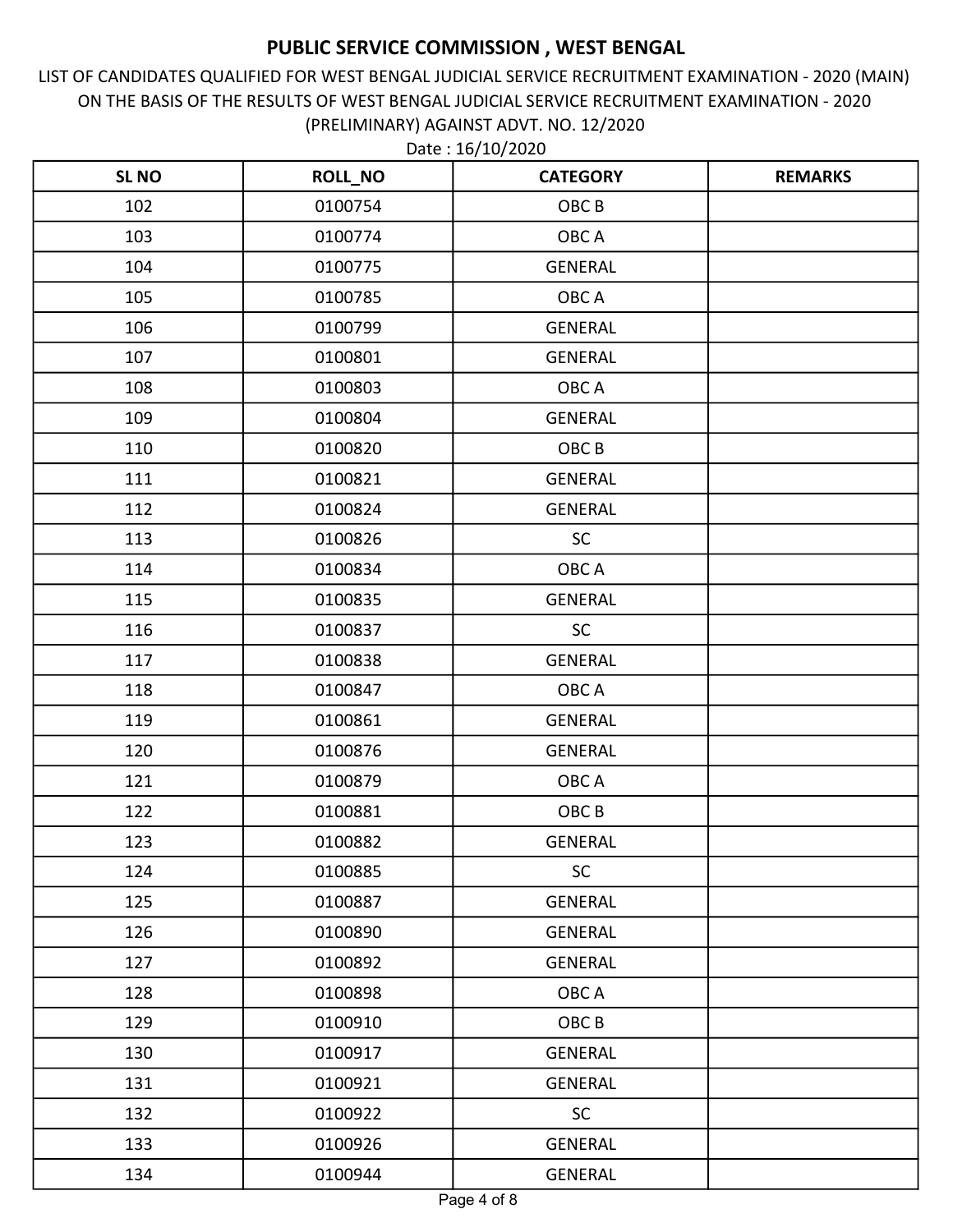LIST OF CANDIDATES QUALIFIED FOR WEST BENGAL JUDICIAL SERVICE RECRUITMENT EXAMINATION - 2020 (MAIN) ON THE BASIS OF THE RESULTS OF WEST BENGAL JUDICIAL SERVICE RECRUITMENT EXAMINATION - 2020 (PRELIMINARY) AGAINST ADVT. NO. 12/2020

| <b>SL NO</b> | <b>ROLL_NO</b> | <b>CATEGORY</b>  | <b>REMARKS</b> |
|--------------|----------------|------------------|----------------|
| 135          | 0100960        | OBC A            |                |
| 136          | 0100962        | OBC A            |                |
| 137          | 0100966        | <b>GENERAL</b>   |                |
| 138          | 0100978        | <b>GENERAL</b>   |                |
| 139          | 0100982        | OBC A            |                |
| 140          | 0100983        | <b>SC</b>        |                |
| 141          | 0100990        | <b>GENERAL</b>   |                |
| 142          | 0100994        | <b>GENERAL</b>   |                |
| 143          | 0100995        | OBC <sub>B</sub> |                |
| 144          | 0100997        | <b>GENERAL</b>   |                |
| 145          | 0101002        | <b>GENERAL</b>   |                |
| 146          | 0101005        | <b>GENERAL</b>   |                |
| 147          | 0101009        | <b>SC</b>        |                |
| 148          | 0101010        | <b>GENERAL</b>   |                |
| 149          | 0101014        | <b>GENERAL</b>   |                |
| 150          | 0101026        | OBC A            |                |
| 151          | 0101041        | <b>GENERAL</b>   |                |
| 152          | 0101051        | OBC A            |                |
| 153          | 0101053        | <b>GENERAL</b>   |                |
| 154          | 0101057        | <b>GENERAL</b>   |                |
| 155          | 0101059        | OBC A            |                |
| 156          | 0101060        | <b>GENERAL</b>   |                |
| 157          | 0101080        | <b>GENERAL</b>   |                |
| 158          | 0101081        | <b>GENERAL</b>   |                |
| 159          | 0101082        | OBC B            |                |
| 160          | 0101090        | <b>GENERAL</b>   |                |
| 161          | 0101104        | <b>SC</b>        |                |
| 162          | 0101108        | <b>GENERAL</b>   |                |
| 163          | 0101112        | GENERAL          |                |
| 164          | 0101126        | <b>GENERAL</b>   |                |
| 165          | 0101136        | <b>SC</b>        |                |
| 166          | 0101147        | <b>GENERAL</b>   |                |
| 167          | 0101169        | GENERAL          |                |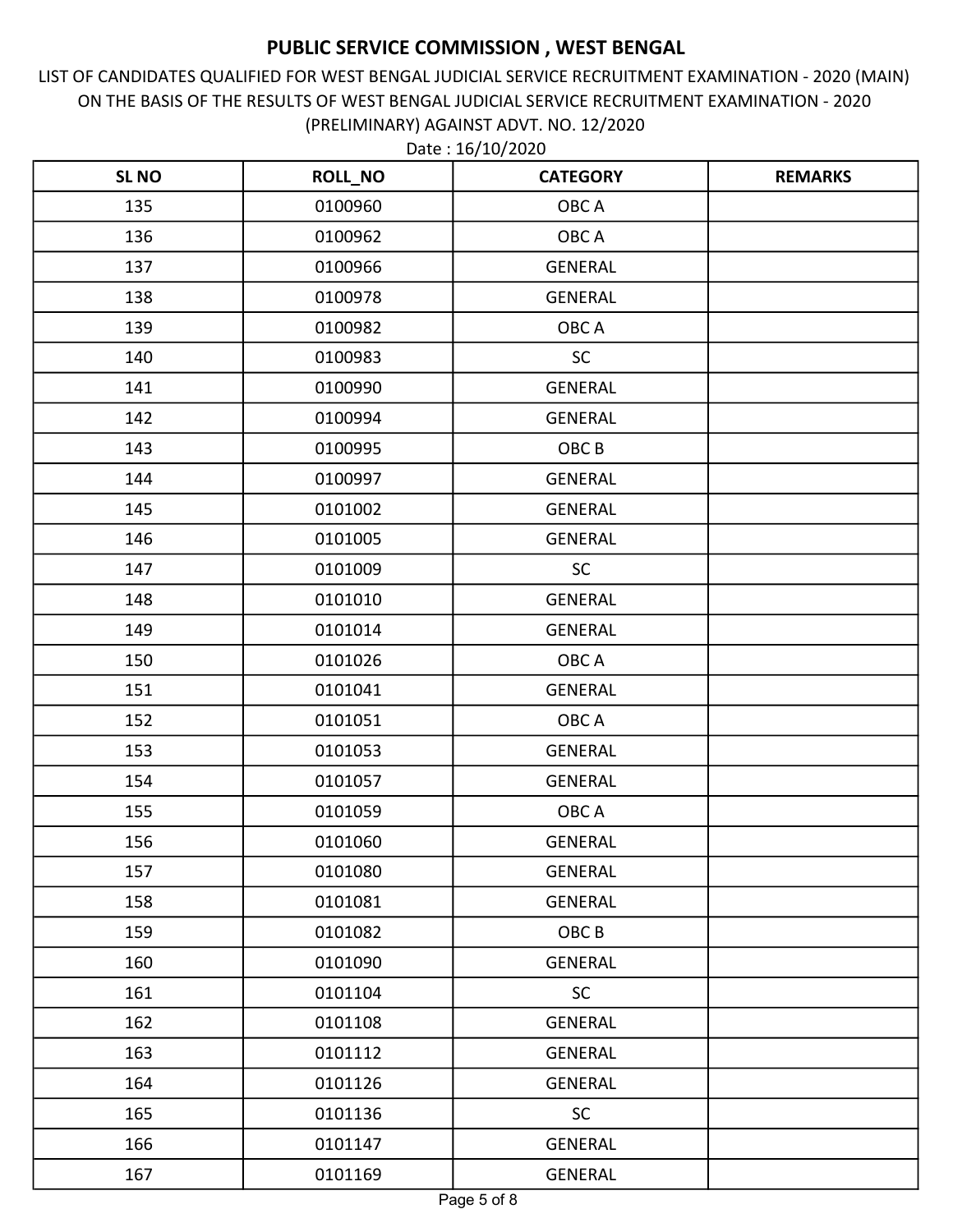LIST OF CANDIDATES QUALIFIED FOR WEST BENGAL JUDICIAL SERVICE RECRUITMENT EXAMINATION - 2020 (MAIN) ON THE BASIS OF THE RESULTS OF WEST BENGAL JUDICIAL SERVICE RECRUITMENT EXAMINATION - 2020 (PRELIMINARY) AGAINST ADVT. NO. 12/2020

| <b>SL NO</b> | <b>ROLL_NO</b> | <b>CATEGORY</b> | <b>REMARKS</b> |
|--------------|----------------|-----------------|----------------|
| 168          | 0101178        | <b>GENERAL</b>  |                |
| 169          | 0101201        | OBC A           |                |
| 170          | 0101205        | OBC A           |                |
| 171          | 0101211        | <b>SC</b>       |                |
| 172          | 0101212        | <b>SC</b>       |                |
| 173          | 0101216        | <b>GENERAL</b>  |                |
| 174          | 0101228        | OBC A           |                |
| 175          | 0101244        | <b>GENERAL</b>  |                |
| 176          | 0101258        | SC              |                |
| 177          | 0101263        | <b>SC</b>       |                |
| 178          | 0101272        | <b>SC</b>       |                |
| 179          | 0101286        | <b>GENERAL</b>  |                |
| 180          | 0101293        | OBC A           |                |
| 181          | 0101294        | <b>GENERAL</b>  |                |
| 182          | 0101296        | <b>GENERAL</b>  |                |
| 183          | 0101303        | OBC A           |                |
| 184          | 0101308        | OBC A           |                |
| 185          | 0101310        | <b>SC</b>       |                |
| 186          | 0101319        | ST              |                |
| 187          | 0101321        | <b>GENERAL</b>  |                |
| 188          | 0101333        | <b>SC</b>       |                |
| 189          | 0101336        | OBC A           |                |
| 190          | 0101338        | OBC A           |                |
| 191          | 0101342        | <b>GENERAL</b>  |                |
| 192          | 0101352        | <b>SC</b>       |                |
| 193          | 0101355        | <b>GENERAL</b>  |                |
| 194          | 0101363        | <b>GENERAL</b>  |                |
| 195          | 0101365        | <b>GENERAL</b>  |                |
| 196          | 0101368        | <b>ST</b>       |                |
| 197          | 0101369        | OBC A           |                |
| 198          | 0101378        | <b>GENERAL</b>  |                |
| 199          | 0101379        | <b>GENERAL</b>  |                |
| 200          | 0101401        | GENERAL         |                |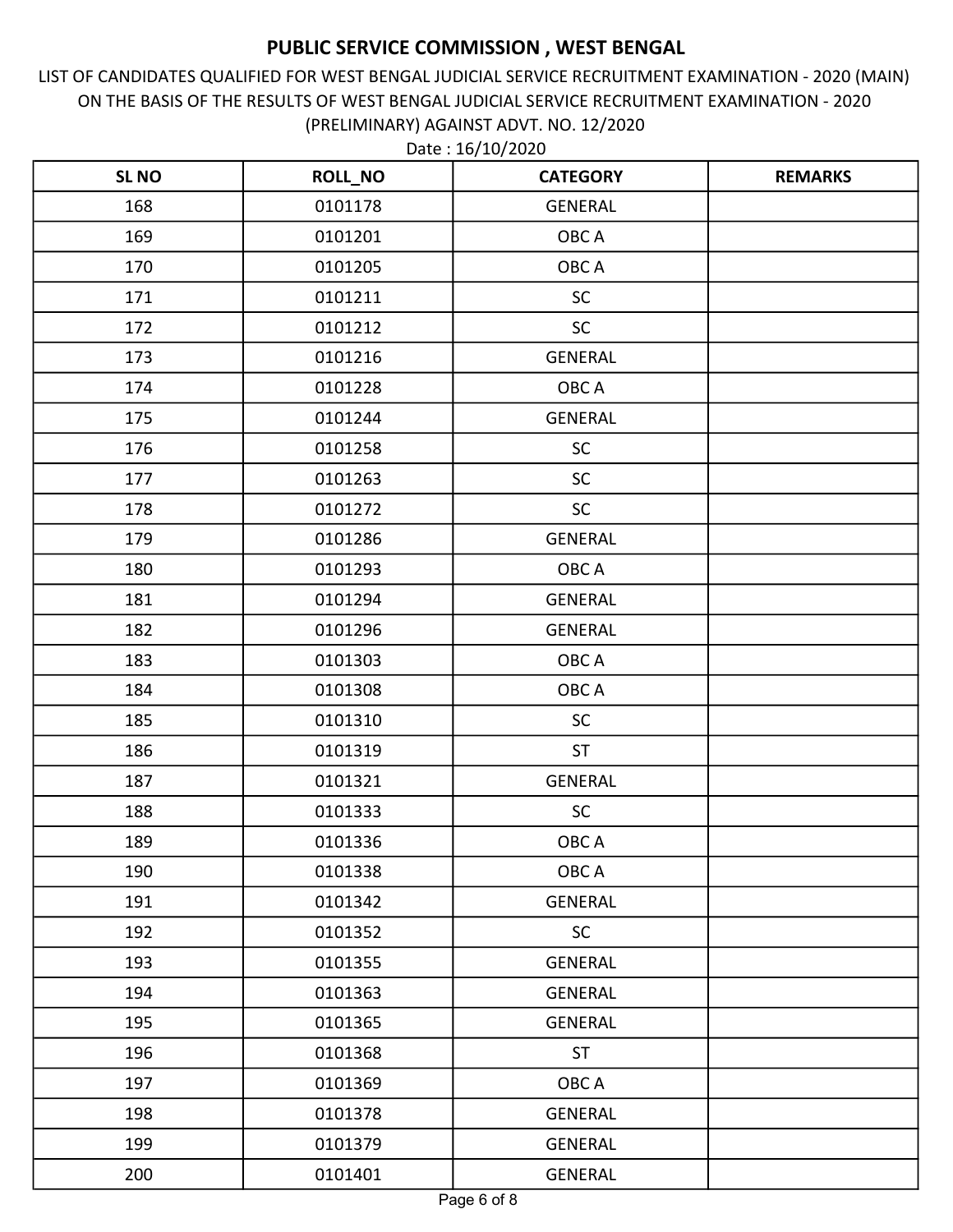LIST OF CANDIDATES QUALIFIED FOR WEST BENGAL JUDICIAL SERVICE RECRUITMENT EXAMINATION - 2020 (MAIN) ON THE BASIS OF THE RESULTS OF WEST BENGAL JUDICIAL SERVICE RECRUITMENT EXAMINATION - 2020 (PRELIMINARY) AGAINST ADVT. NO. 12/2020

| <b>SL NO</b> | <b>ROLL_NO</b> | <b>CATEGORY</b>  | <b>REMARKS</b> |
|--------------|----------------|------------------|----------------|
| 201          | 0101405        | <b>GENERAL</b>   |                |
| 202          | 0101406        | SC               |                |
| 203          | 0101407        | OBC A            |                |
| 204          | 0101408        | <b>GENERAL</b>   |                |
| 205          | 0101426        | OBC <sub>B</sub> |                |
| 206          | 0101431        | <b>GENERAL</b>   |                |
| 207          | 0101435        | <b>GENERAL</b>   |                |
| 208          | 0101436        | <b>GENERAL</b>   |                |
| 209          | 0101455        | <b>GENERAL</b>   |                |
| 210          | 0101467        | <b>SC</b>        |                |
| 211          | 0101472        | <b>GENERAL</b>   |                |
| 212          | 0101500        | <b>SC</b>        |                |
| 213          | 0101509        | <b>GENERAL</b>   |                |
| 214          | 0101514        | <b>GENERAL</b>   |                |
| 215          | 0101516        | <b>GENERAL</b>   |                |
| 216          | 0101521        | <b>GENERAL</b>   |                |
| 217          | 0101523        | <b>GENERAL</b>   |                |
| 218          | 0101524        | OBC A            |                |
| 219          | 0101528        | <b>GENERAL</b>   |                |
| 220          | 0101535        | OBC A            |                |
| 221          | 0101544        | <b>GENERAL</b>   |                |
| 222          | 0101548        | SC               |                |
| 223          | 0101549        | OBC <sub>B</sub> |                |
| 224          | 0101553        | <b>GENERAL</b>   |                |
| 225          | 0101554        | <b>SC</b>        |                |
| 226          | 0101567        | <b>GENERAL</b>   |                |
| 227          | 0101575        | <b>GENERAL</b>   |                |
| 228          | 0101596        | OBC <sub>B</sub> |                |
| 229          | 0101600        | GENERAL          |                |
| 230          | 0101603        | <b>GENERAL</b>   |                |
| 231          | 0101619        | <b>SC</b>        |                |
| 232          | 0101626        | <b>SC</b>        |                |
| 233          | 0101631        | <b>GENERAL</b>   |                |